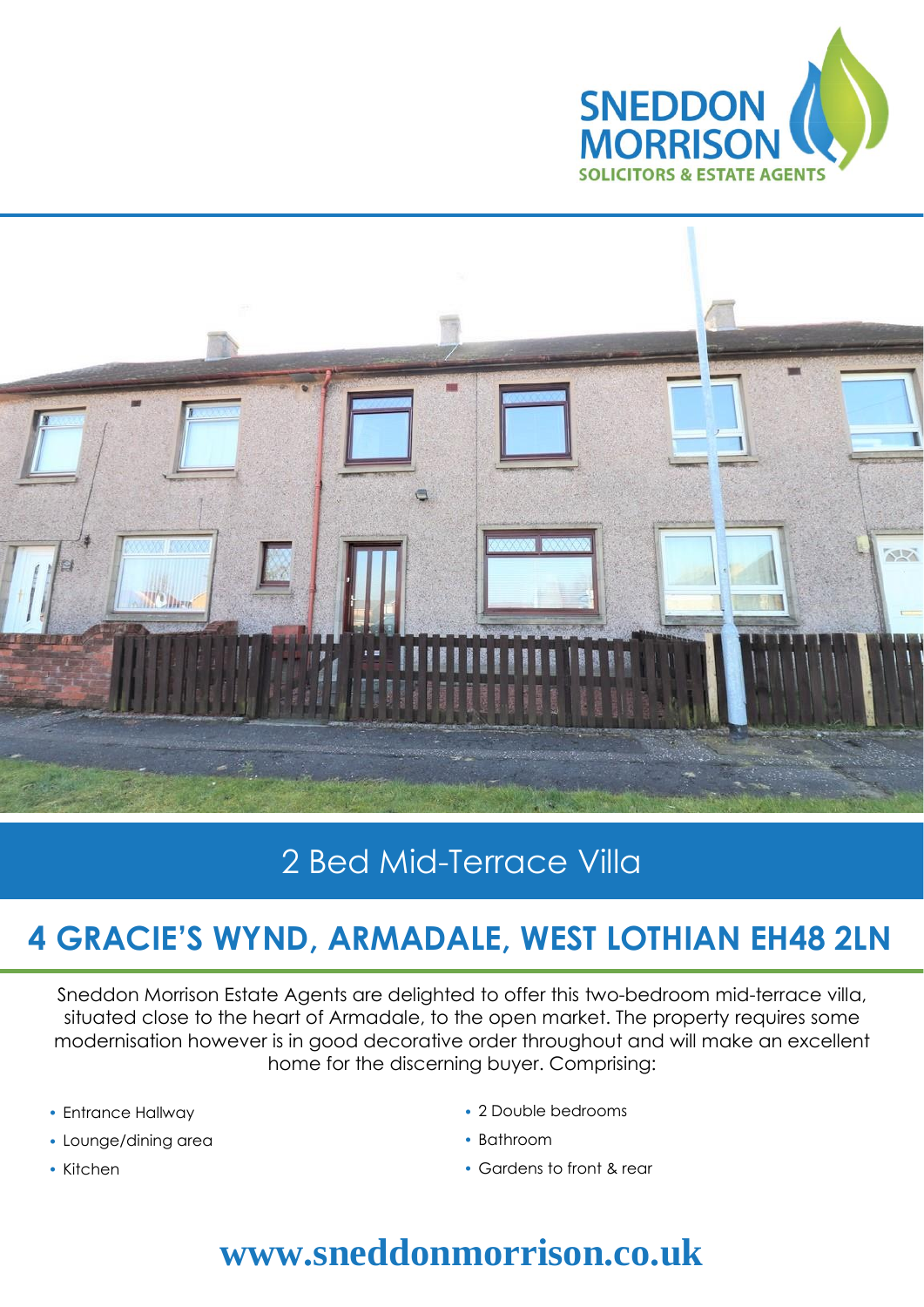Armadale is a former mining town, about two miles west of Bathgate and 30 minutes by road from Edinburgh Airport. The location of the property is ideally suited for commuters, situated close to both the M8 and M9 motorways, which provide excellent transport links to Edinburgh, Glasgow and Stirling. Armadale train station is nearby, offering a 30-minute journey into Edinburgh via a frequent direct service.

#### **HALLWAY**

Entry to the property is gained via an aluminium/glazed door into the hallway which has carpet to the floor, a wall-mounted radiator and a under stair storage cupboard which houses the electricity meter and fuse box. From the hallway, we gain access to the lounge, kitchen and carpeted staircase to the upper level. The top landing provides access to the two bedrooms, bathroom and loft area.

### **LOUNGE/DINING AREA**

**5.90m x 3.35m at widest or (19' 4'' x 11')** This spacious and bright room has windows to the front and rear overlooking the gardens and surrounding area. There is carpet to the floor, two wall-mounted radiators, TV point, telephone point and ample power points. The room further benefits from a gas with brick surround.



## **KITCHEN**

#### **3.46m x 2.71m both widest point or (11' 4'' x 8' 11'')**

Set to the rear of the property, the kitchen has a window overlooking the garden area. There is carpet to the floor, a wall-mounted radiator and ample power points. There are ample base and wall units with coordinated worktops, a stainless steel sink with drainer and splash back tiles. The room has space for the following freestanding appliances: cooker, fridge/freezer and washing machine. The rear hallway provides access to the rear garden via a timber/glazed door.





#### **BEDROOM 1 2.62m x 4.86m or (8' 7'' x 15' 11'')**

Situated to the front of the property this spacious double bedroom has two windows overlooking the garden and street area. The room has carpet to the floor, a wall-mounted radiator, ample power points and further benefits from a storage cupboard, which houses the boiler.

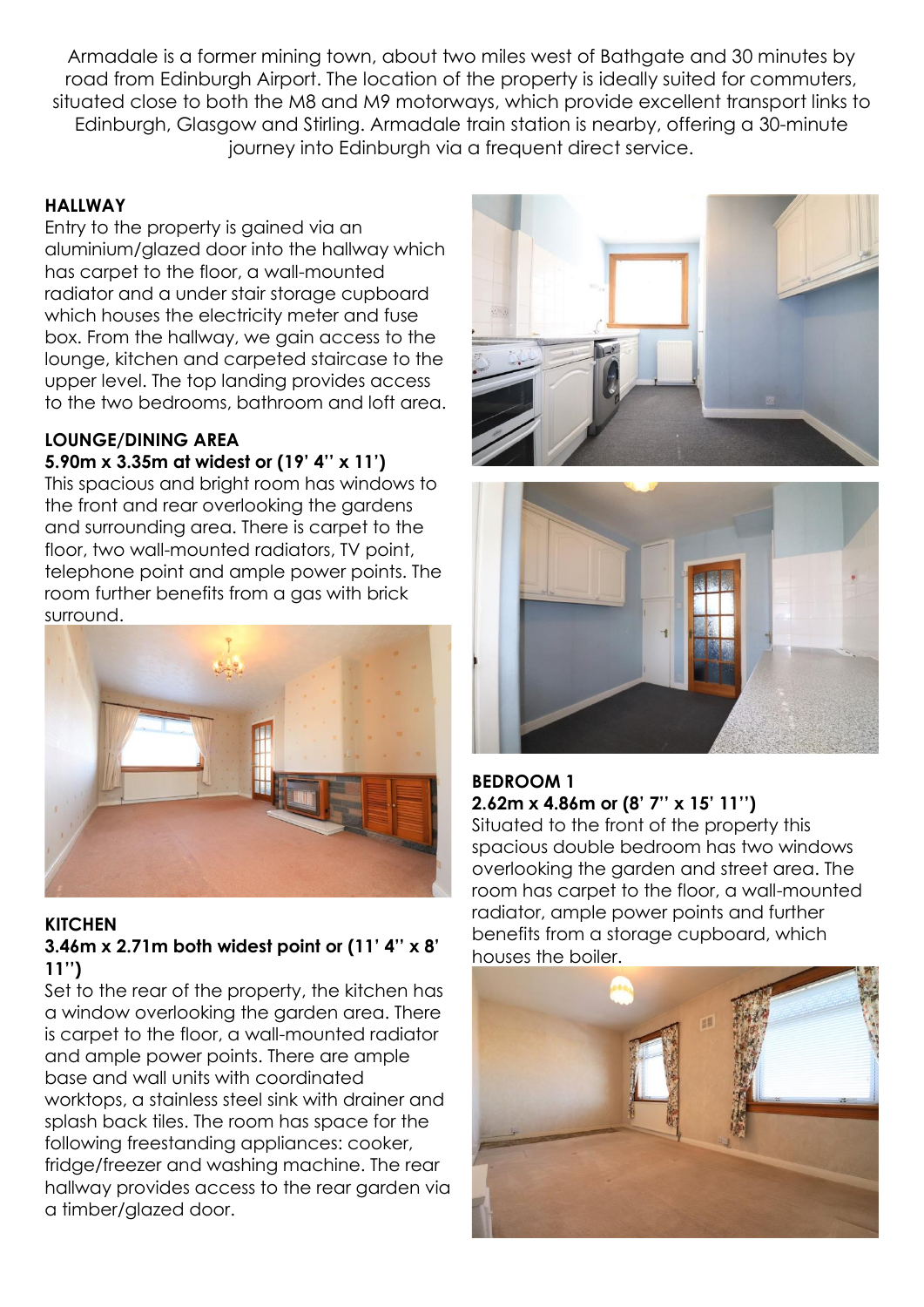#### **BEDROOM 2 3.14m x 3.34m or (10' 4'' x 10' 11')**

Overlooking the rear garden area, this goodsized room has carpet to the floor, a wallmounted radiator and ample power points





#### **BATHROOM 1.44m x 2.73m or (4' 9'' x 8' 11'')**

With an opaque window to the rear, the suite comprises of a; WC, a built-in wash hand basin and a bath with splash back tiles. The room has carpet to the floor and a wall-mounted radiator.



#### **GARDEN**

The property has gardens to the front & rear. The front garden consists of a paved path leading to the property with two areas of decorative stone chips. The rear garden has a paved patio area, an area laid. Both gardens are enclosed by a timber perimeter fence. to lawn and an area of bark with various plants, shrubs and bushed.



**Total Floor Area – 74 m**

**Council Tax: A - £1,195.43 per year**

#### **EXTRAS**

Can be discussed and agreed with the seller.

**INFORMATION** - All sizes are recorded by laser tape measurement to give an indicative, approximate size only. Prospective purchasers should make their own enquiries - no warranty is given or implied. This schedule is not intended to, and does not form any contract.

**VIEWING -** Strictly by appointment through Sneddon Morrison Estate Agents – **01501 749269.** 

**OFFERS -** All offers should be submitted to the Whitburn office of Sneddon Morrison Estate Agents - **Fax No. – 01501 745440** 

**INTEREST -** It is important your solicitor notifies this office of your interest otherwise this property may be sold prior to your knowledge.

**OFFICE CONTACT -** Stacey Stirrat on **01501 749269**.

**THINKING OF SELLING?** - To arrange your **FREE** market valuation today simply call **01501 749269** and ask for Stacey Stirrat.

## **www.sneddonmorrison.co.uk**